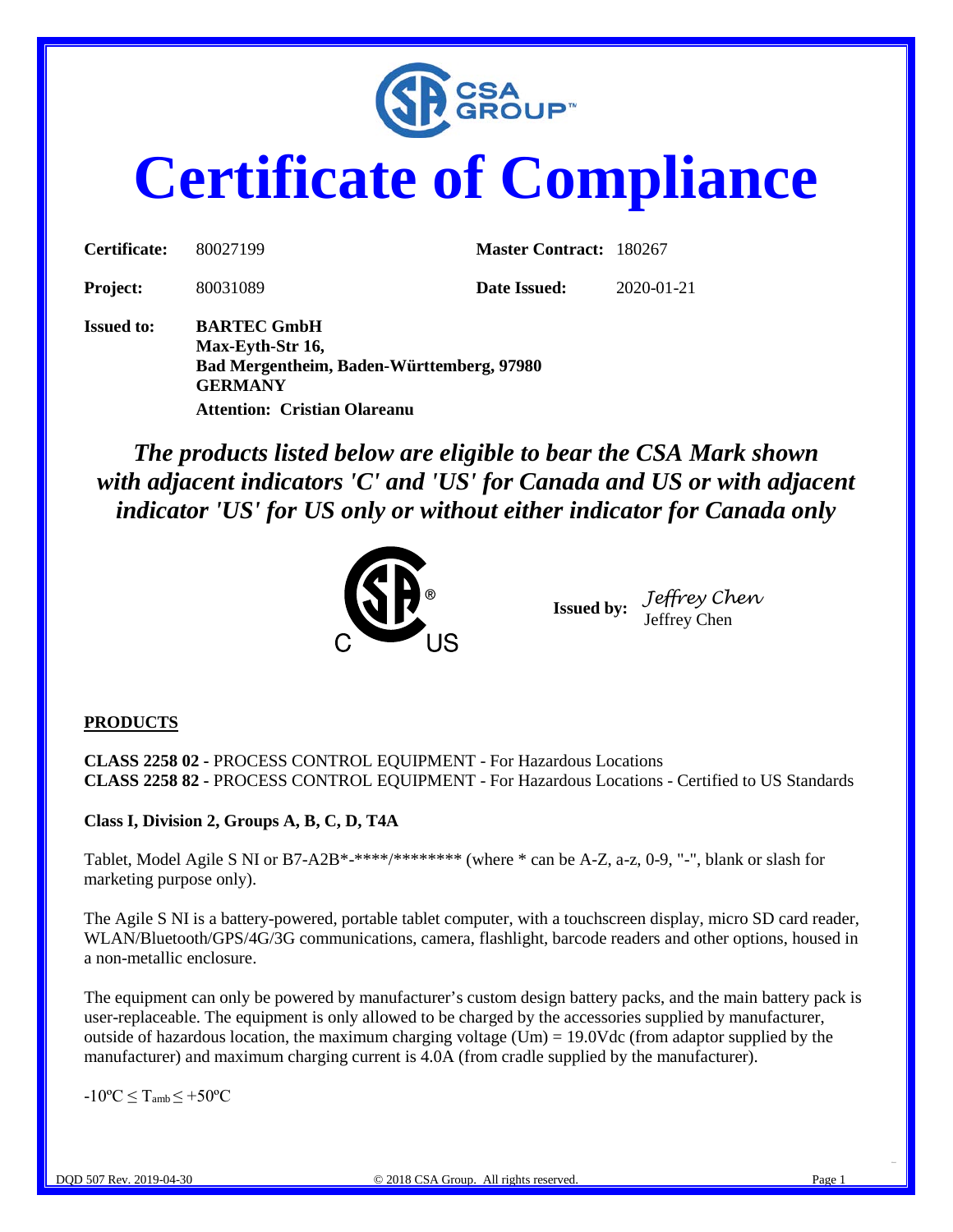

**Certificate:** 80027199 **Project:** 80031089

#### **Conditions of Acceptability:**

- i. The Agile S NI shall be charged in the non-hazardous area only, using the adapter or cradle specifically supplied by the manufacturer for use with the unit. Charging shall be at an ambient temperature that is within the ambient range of the charger and not outside the range of the Agile S NI.
- ii. Connection and disconnection of all the external ports, opening enclosure, or replacing battery pack while live is only permitted if the potentially explosive atmosphere is shown to be absent.
- iii. The adapter and cradle supplied with the Agile S NI shall be approved as SELV equipment complying with the CSA/UL 60950 series, CSA/UL 61010-1, or a technically equivalent standard. The maximum charging voltage shall not exceed 19.0Vdc.

| CAN/CSA-C22.2 No. 0.                        | General Requirements – Canadian Electrical Code Part II.                |
|---------------------------------------------|-------------------------------------------------------------------------|
| CAN/CSA-C22.2 No 60950-1-07                 | Information Technology Equipment – Safety – Part 1: General             |
| Incl. AM1 $(2011) + AM2 (2014)$             | Requirements                                                            |
| CAN/CSA-C22.2 No. 213-17                    | Nonincendive electrical equipment for use in Class I and II, Division 2 |
|                                             | and Class III, Divisions 1 and 2 hazardous (classified) locations       |
| ANSI/UL Std No 60950-1, 2 <sup>nd</sup> Ed. | Information Technology Equipment - Safety - Part 1: General             |
| Incl. AM1 $(2011) + AM2 (2014)$             | Requirements                                                            |
| UL 121201 9th                               | Nonincendive electrical equipment for use in Class I and II, Division 2 |
|                                             | and Class III, Divisions 1 and 2 hazardous (classified) locations       |

#### **APPLICABLE REQUIREMENTS**